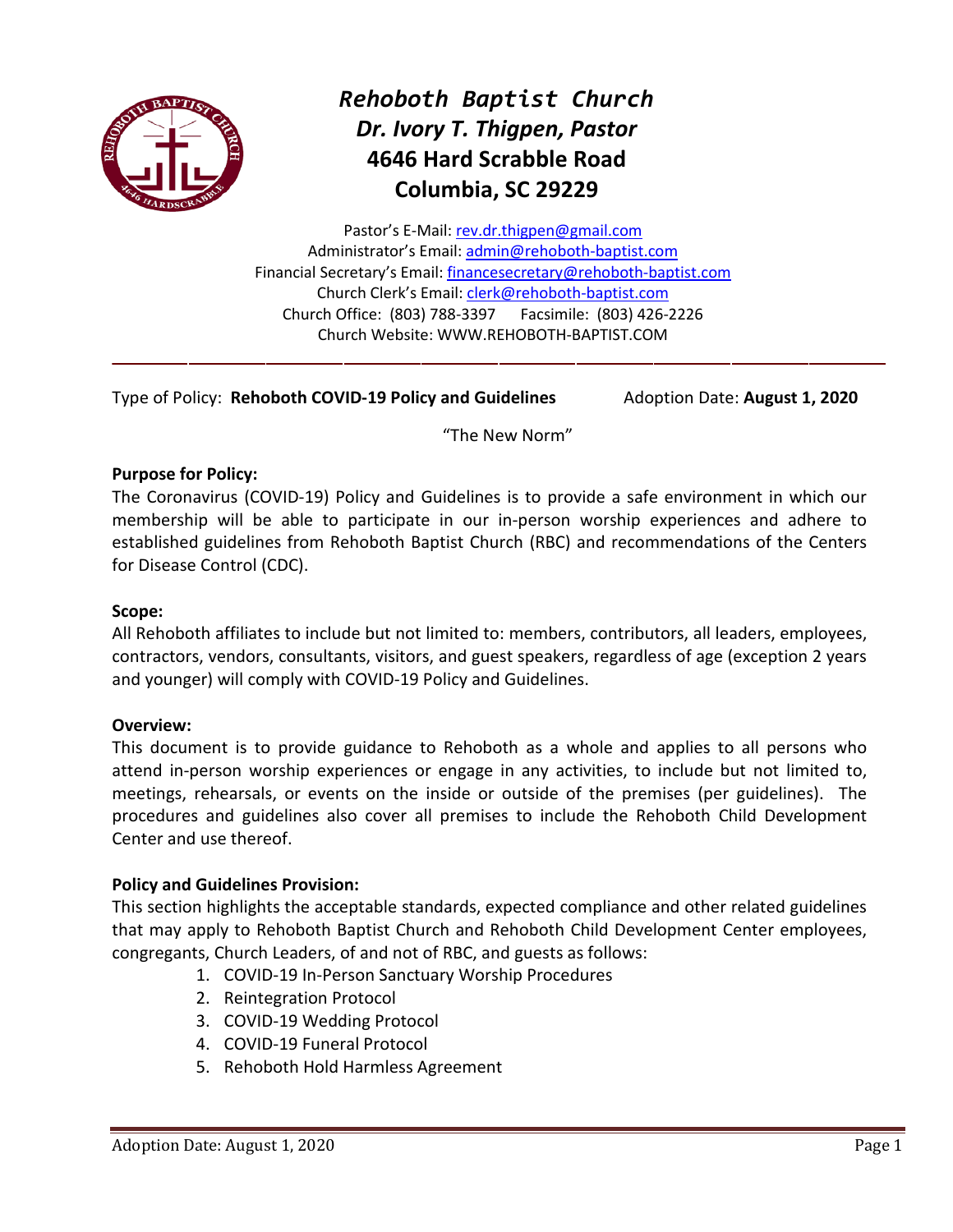### **1. COVID-19 In-Person Sanctuary Worship Procedures**

In-Person Worship Services Reintegrated Worship Services

- Virtual Worship Service will continue to be available each Sunday via You Tube & Facebook
- Abbreviated In-person Worship Services will be available on Sundays as follows:
	- $\blacksquare$  Phase 1 9:30 a.m.
	- Phase  $2 8:00$  a.m. & 9:30 a.m.
	- Phase 3 8:00 a.m., 9:30 a.m. & 11:00 a.m.
	- *(Please choose only one (1) service to attend during Phase 2 and Phase 3)*
- No Onsite Ministry Meetings
- No Onsite Ministry Activities
- No Onsite Children's Church
- Services available via ZOOM:
	- o Virtual Sunday School at 9:30 a.m.
	- o Virtual Youth Worship Service, Sundays at 12:30 p.m.
	- o Virtual Mid-Day Bible Study, Wednesdays at 12 noon
	- o Virtual Evening Bible Study, Wednesdays at 7:00 p.m.

#### **As recommended by the CDC, see guidelines in Annex E, please use your own discretion when deciding to attend In-Person Worship Services.** *(Recommended to return during Phase 2 to a special designated 8:00 a.m. worship service.)*

- Persons who are sick (stay home)
- [Persons 65 years and older](https://www.cdc.gov/coronavirus/2019-ncov/need-extra-precautions/older-adults.html)
- Persons who live in a nursing home or long-term care facility
- Persons of all ages with [underlying medical conditions, particularly if not well](https://www.cdc.gov/coronavirus/2019-ncov/need-extra-precautions/groups-at-higher-risk.html)  [controlled,](https://www.cdc.gov/coronavirus/2019-ncov/need-extra-precautions/groups-at-higher-risk.html) including:
	- o Persons with chronic lung disease or moderate to severe asthma
	- o Persons who have serious heart conditions
	- Persons who are immunocompromised
- Persons with severe obesity
- Persons with diabetes
- Persons with chronic kidney disease undergoing dialysis
- Persons with liver disease

# **Requirements for Attending In-Person Worship Services**

- Due to limited capacity seating, please select which service you will be attending.
- Advanced sign-ups (Registration) to attend the selected service will be required.
- Each person will be required to sign a Rehoboth "Hold Harmless" and "Contact Tracing" agreement.
- Each person will be required to have their temperature checked before entering the Sanctuary.
- All persons must wear face coverings for the duration of the service. If you do not have one, one will be provided to you.
- Persons who have had a confirmed case of COVID-19 must have quarantined for 40 days.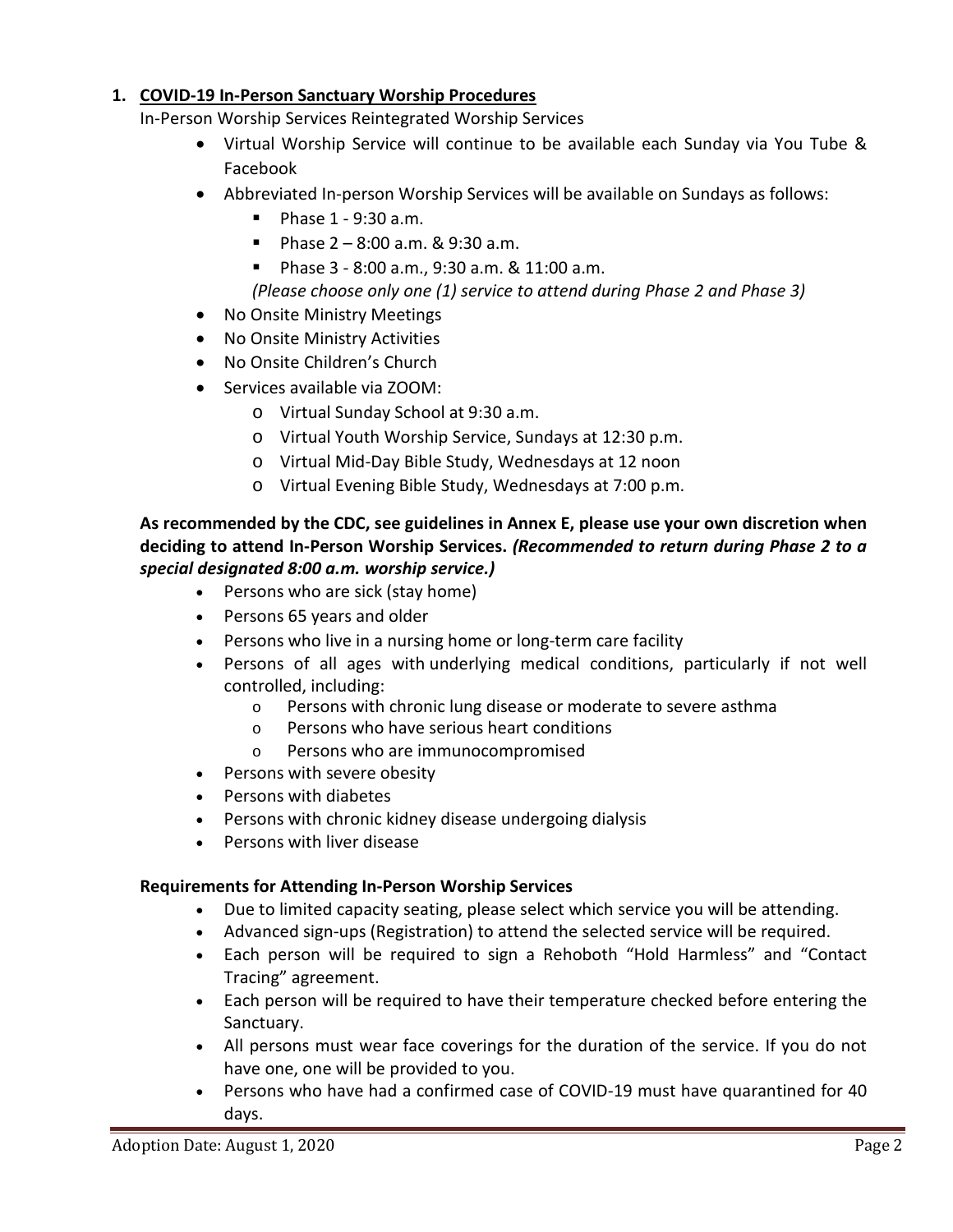- Persons with first-level exposure to COVID-19 must have quarantined for 14 days.
- Persons living in the same household with someone who has tested positive for COVID–19 must have quarantined for 14 days after the confirmed case has been cleared from your household.
- Please stay home if you are sick or just not feeling well.

#### **Physical Distancing for In-Person Worship Services**

- The pews are marked off to maintain the recommended 6 feet physical distancing.
- The seating capacity accounts for the recommended 6 feet in the congregation seating and allows up to a maximum capacity of 50 people in the sanctuary.
- Families and couples are encouraged to sit together and remain seated together throughout the service.
- For your safety and the safety of others, please refrain from the following physical contacts: Hugging, Handshakes, Fist bumps, etc. Instead, use noncontact greetings, such as a wave (hi-hand gesture).
- Musicians and singers must remain 6 feet apart. There are to be no more than four (4) singers at a service as the capacity numbers also include singers and musicians. The number of musicians will be accessed on a case by case basis. Individuals must not remove their protective equipment to sing – it must stay on for the duration of the service.

# **Safety Pre-Cautions for In-Person Services**

- All persons will enter and exit through the front entrance of the church. The side entrance by the Administrator's door will be available for physical handicap access only.
- The Sanctuary will be cleaned and disinfected before and after each service.
- The Water Fountain WILL NOT be available for use. It will be covered, please do not remove covering.
- Hand Sanitation Stations will be located at the entrance/exit doors to the church and restrooms. We strongly encourage you to use this service.
- Restroom capacity is limited to one person at a time. The only available restrooms are those in the vestibule. Restrooms in the back hallway will not be available for public use.
- Remember to wash your hands often with soap and water for at least 20 seconds, especially after going to the restroom; before eating; and after blowing your nose, coughing, or sneezing. If soap and water are not readily available, use a hand sanitizer that contains at least 60% alcohol.
- Avoid touching your face with unwashed hands, especially your eyes, nose, or mouth.
- Remember to cover coughs and sneezes with a tissue or use the inside of your elbow. Used tissues should be thrown in the trash immediately afterwards and hands washed.
- There will be NO Church Bulletins. Please follow monitors and/or Worship Leader.
- Bibles and Hymnals WILL NOT be available. You may bring your personal bibles; however, please do not leave them in the Sanctuary.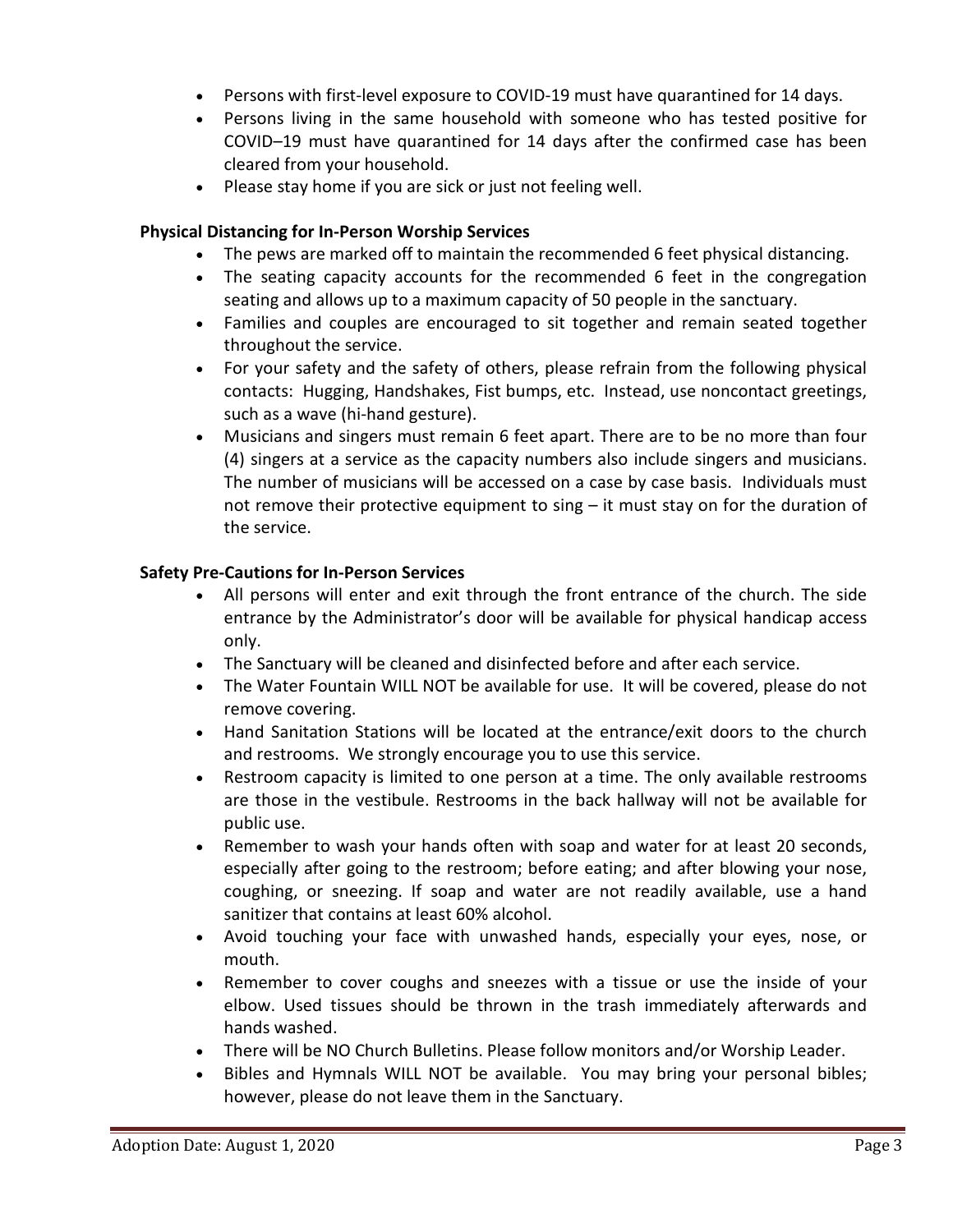- Microphones WILL NOT be shared.
- Directives will be given to Attendees to dismiss row by row in an orderly manner.
- If you become ill during service, please notify an Usher or a Member of the Health and Wellness Medical Team (identifying recognition will be visible on them). You will be escorted to an isolated room and asked to leave as soon as possible, and encouraged to seek medical attention.

### **Tithes and Offering**

Offering plates WILL NOT be passed during our In-Person services. Baskets will be available at the door upon entering and exiting to drop in your tithes and offerings. For your convenience, you may continue to submit your tithes and offering online through Givelify, Realm, mail in, or use the drop box.

#### **Music**

As guidelines and research continues to evolve, we suggest following the recommendations set forth by the CDC and local health officials as it relates to our music ministry.

# **Communion**

Communion will be served differently the  $1<sup>st</sup>$  Sunday of each month. Communion plates WILL NOT be passed around during our In-Person services. You will be given a small plastic bag upon entering the Sanctuary that will contain your personal communion. In the event you are unable to attend In-Person service but would like communion, it will be available upon request. Please be sure to notify your assigned Deacon or a Rehoboth Deacon in advance.

# **2. Reintegration Protocol**

Our reintegration protocol outlines each step of the in-person process, starting with preregistration and ending with worship experience departure (See Annex A)**.**

# **3. COVID-19 Wedding Protocol**

The following guidelines are established to balance the needs of the wedding Party, Officiants, Musicians (If Applicable) participants/guest, their safety and the safety of our congregation (See Annex B)

# **4. COVID 19 Funeral Protocol**

The following guidelines are established to balance the needs of the bereaved family, Officiants, Clergy, Musicians (If Applicable) guest, their safety and the safety of our congregation (See Annex C)

#### **5. Rehoboth Hold Harmless Agreement**

Our Hold Harmless Agreement is a waiver which is agreed upon by all parties involved with church attendance, activities or events held at Rehoboth Baptist Church and/or Rehoboth Child Development Center. Contact Tracing is an important aspect of the agreement (See Annex D).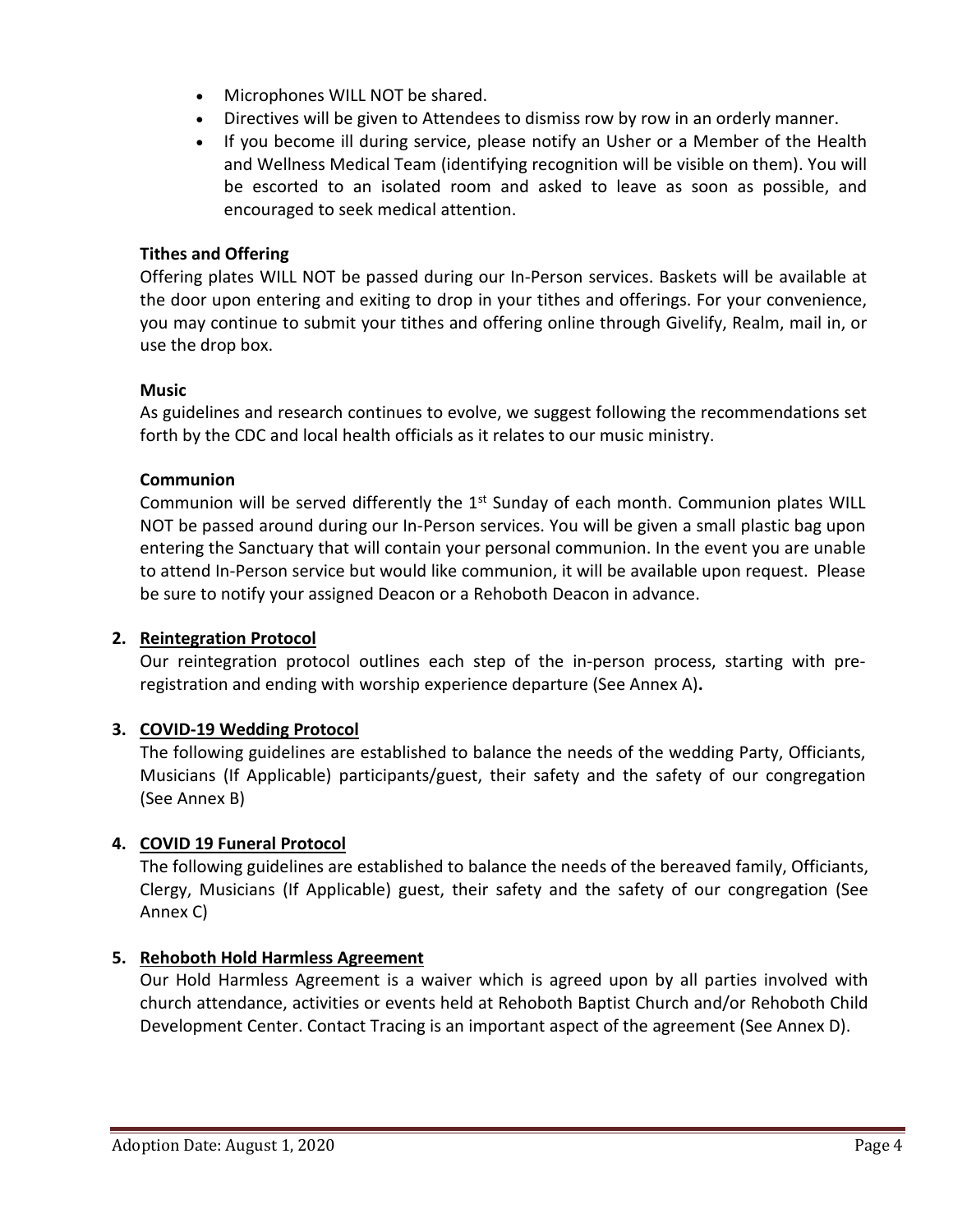#### **Rehoboth Child Development Center**

Our Child Care Center is open, and has stricter guidelines such as reduced group size and additional sanitation requirements in an effort to limit exposures and to follow CDC guidelines relative to achieving a lower risk classification. The Centers for Disease Control and Prevention has posted a Supplemental Guide for Child Care written in collaboration with the Office of Child Care. This resource provides guidance specific to child care on issues such as: Social distancing, child pick-up and drop off procedures, cleaning and disinfecting of toys and bedding, safely caring for infants and toddlers, and for food preparation. Numerous links and information can be found in reducing children risks to COVID-19. If you have further questions about caring for children during COVID-19 please contact (click here) [safechildcare@dss.sc.gov.](mailto:safechildcare@dss.sc.gov)

#### **ATTACHMENTS:**

- Annex A Reintegration Protocol
- Annex B COVID-19 Wedding Protocol (Draft)
- Annex C COVID-19 Funeral Protocol (Draft)
- Annex D Rehoboth Hold Harmless Agreement
- Annex E Centers for Disease Control and Prevention (Click here)<https://www.cdc.gov/>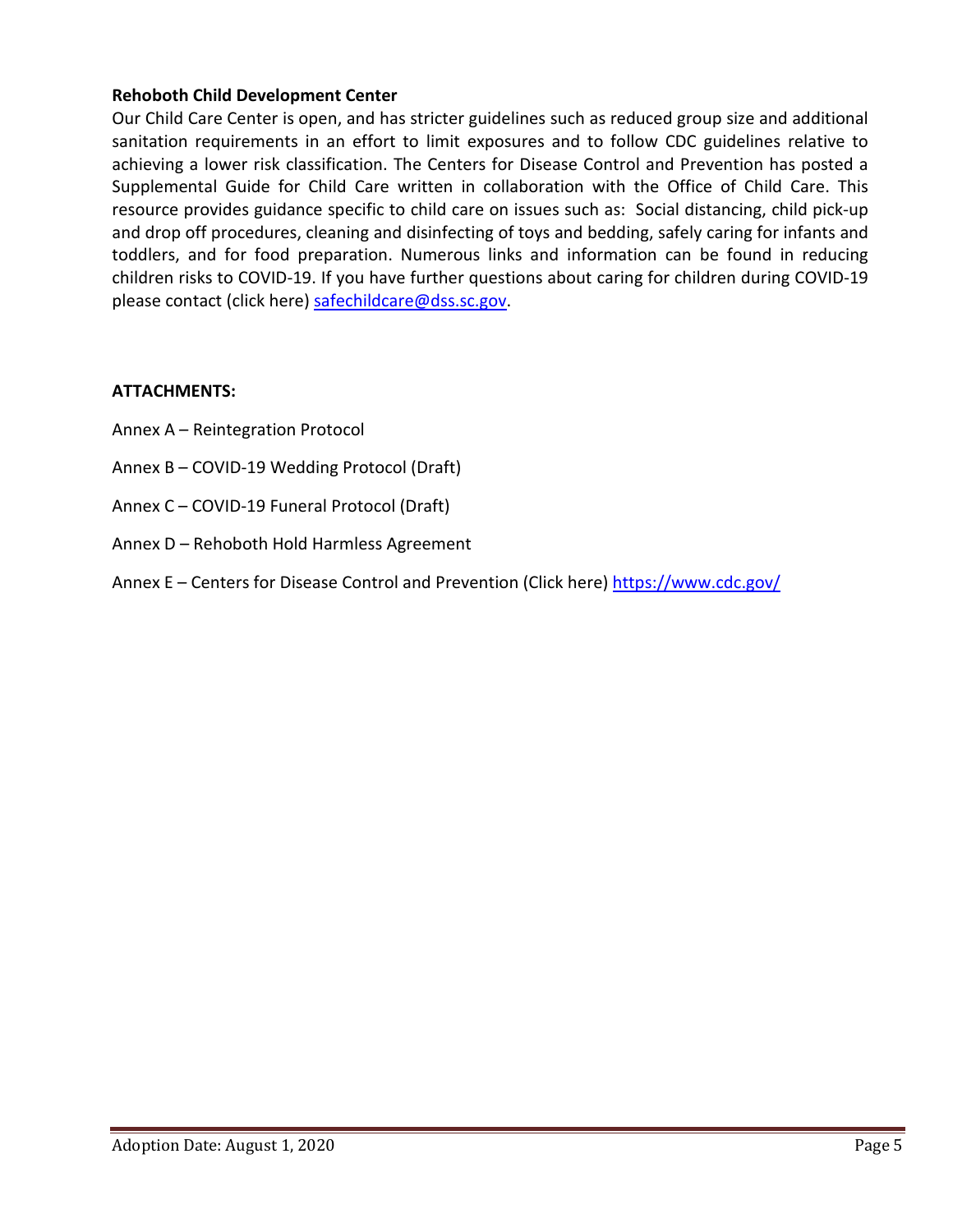# **ANNEXES**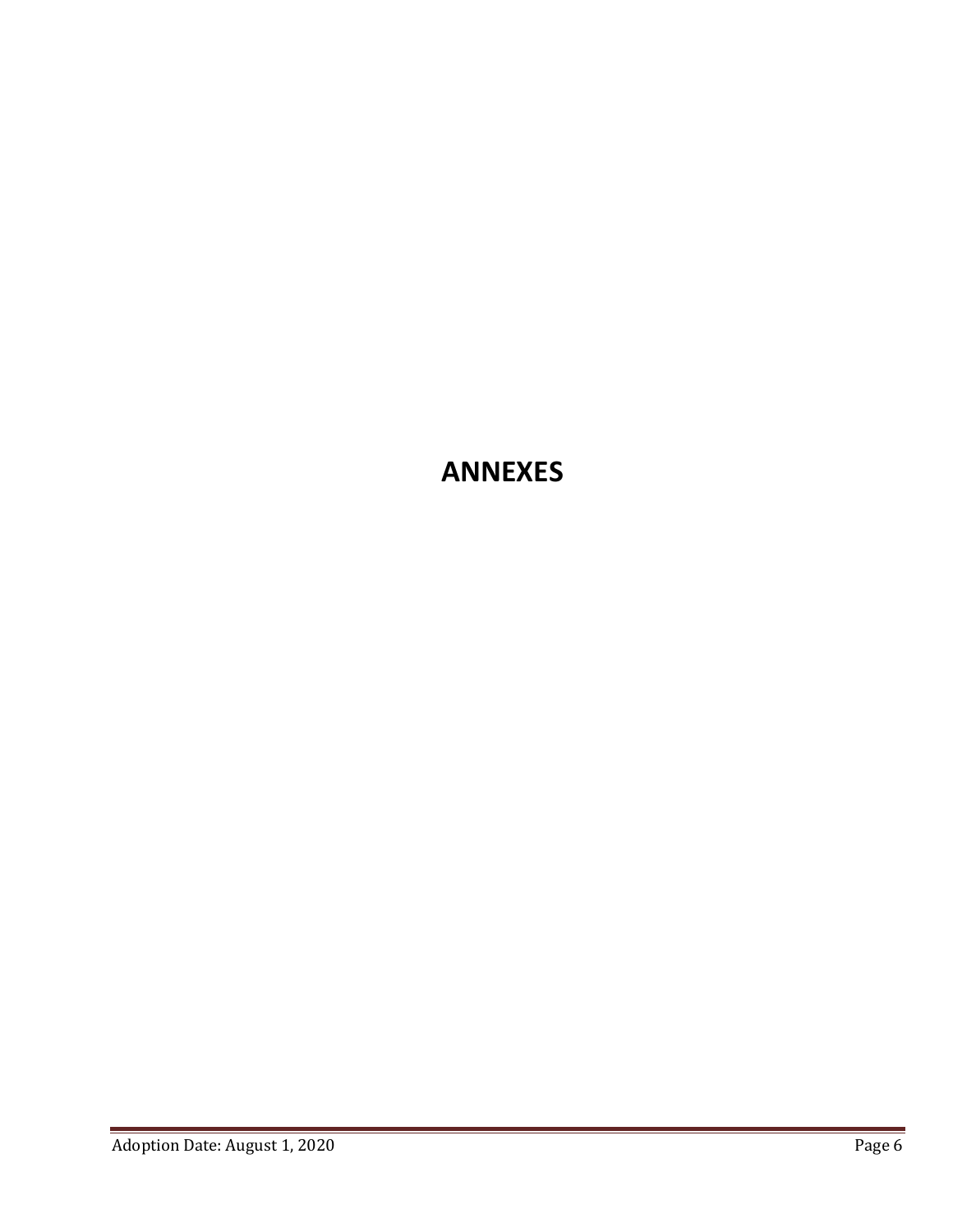#### **Rehoboth Baptist Church Reintegration Protocol For In-Person Worship Services**

#### **Pre-registration/Registration is required:**

- Attendance based on reservations per worship service (first come, first serve)
- Attendee(s) to make reservations for preferred service
- Reservations are required before 5 pm on Friday prior to Sunday Service
- To make reservations, attendees must:
	- o call the reservation number at 803-567-5565, or
	- o sign-up by using Sign-Up Genius link will be available on church's website
- Persons with **No** Reservation, will remain in their cars until all persons with reservations have been seated and/or per availability
- Please check temperature prior to leaving home
- Please arrive early to be checked in (Physical Distancing guidelines will apply)
	- o Front Doors only will be open 30 minutes prior to service.
	- o 15 minutes after the beginning of service, reservations will no longer be honored

#### **Upon Arrival**

- Attendees will enter main entrance to parking lot and follow the directions of RBC Parking Attendants (please adhere to guidelines).
- Temperature check of all persons will be checked in the car by a Health and Wellness Medical Team Member or Volunteer Team Member
	- o Persons who **do not have** a temperature and are not feeling sick, will be directed to the parking area to park and guided to the church for check-in.
	- o Persons who **have** a temperature (100.4 ℉ or higher), and/or feel sick, will not be allowed entry, but are strongly encouraged to return home to rest or seek medical attention as needed. This includes all passengers in the same vehicle. We will keep you and your family in our prayers!
	- o Attendees must have face covering on before exiting vehicle and keep on during the entire service. Face coverings not required for persons 2 and under
		- **Please see Parking Attendant or check-in stations if mask is needed.**
		- **Please follow the directives of the Parking attendants.**
- Directional and Instructional signs will be posted and visible
- Yard signs and physical distancing reminders will be posted on the ground
- Multiple check in stations will be available
- Attendees will receive a registration verification sticker for accountability and to avoid exceeding the maximum capacity. The registration verification sticker must be visible to the Ushers when entering the sanctuary and remain visible throughout the worship service.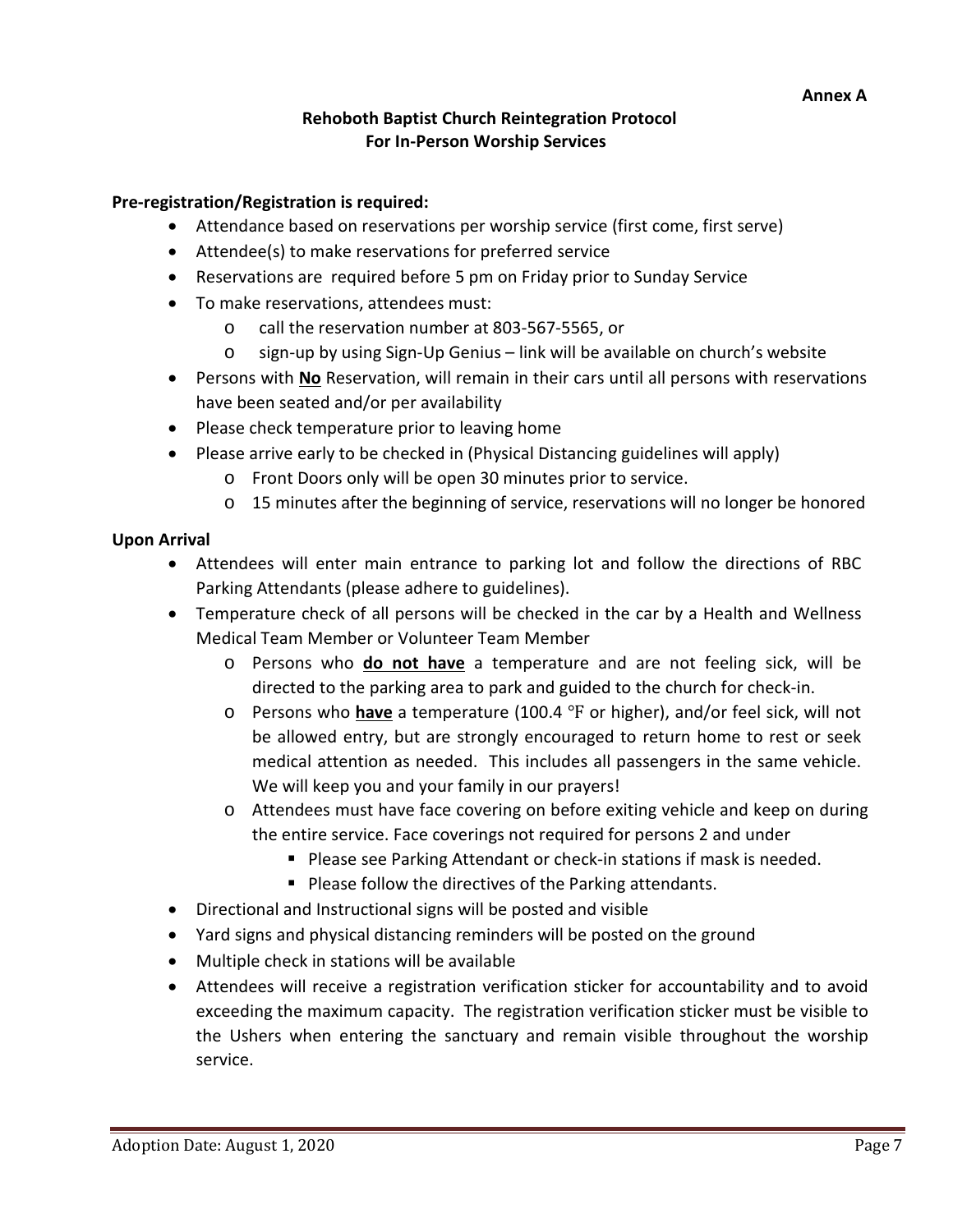#### **Upon Entry to Worship Service**

- All attendees will enter through the front entrance of the church. The side entrance by the Administrator's door will be available for handicap access.
- Attendees will be escorted to their seat by an Usher
- Attendees must maintain physical distancing while sitting on the pews (6 ft. from your neighbor). Pews will be marked.
- Attendees living in the same household or traveling together may sit together without physical distancing between each other.
- Tithes and offerings can be placed in the baskets located near the door upon entering or exiting the sanctuary for service. Online giving is encouraged.

#### **Safety Pre-Cautions During In-Person Services**

- The Sanctuary will be cleaned and disinfected before and after each service.
- Offering plates WILL NOT be passed around during our In-Person services. Baskets will be located near the door upon entering or exiting the sanctuary to drop in your tithes and offerings. You are reminded that you may continue to submit your tithes and offering online through Givelify, mail it in, or use the drop box on the door of the church.
- Church Bulletins WILL NOT be distributed.
- Bibles and Hymnals WILL NOT be available; however, you may bring your personal bible.
- Water Fountains WILL NOT be available. (Attendees are encouraged to bring personal water bottle)
- Hand Sanitation Stations will be located at the entrance/exit doors to the church and restrooms.
- Access to restrooms will be provided during all services, but limited to one person at a time. Individuals waiting to use the restroom must maintain at least 6 feet of distance between each person. The restrooms in the back hallway will not be available for public use.
- Remember to wash your hands often with soap and water for at least 20 seconds ― especially after going to the bathroom; before eating; and after blowing your nose, coughing, or sneezing. If soap and water are not readily available, use a hand sanitizer that contains at least 60% alcohol.
- Avoid touching your face with unwashed hands, especially your eyes, nose, or mouth.
- Remember to cover coughs and sneezes with a tissue or use the inside of your elbow. Used tissues should be thrown in the trash and hands washed.
- Microphones cannot be shared.
- Congregational singing is permitted but individuals must not remove their protective equipment to sing, it must stay on for the duration of the service.
- Fans (church supplied or personal) WILL NOT be allowed
- If an attendee becomes ill during service, the person will be escorted to an isolated room for assistance and guidance by a member of our Health and Wellness Medical Team.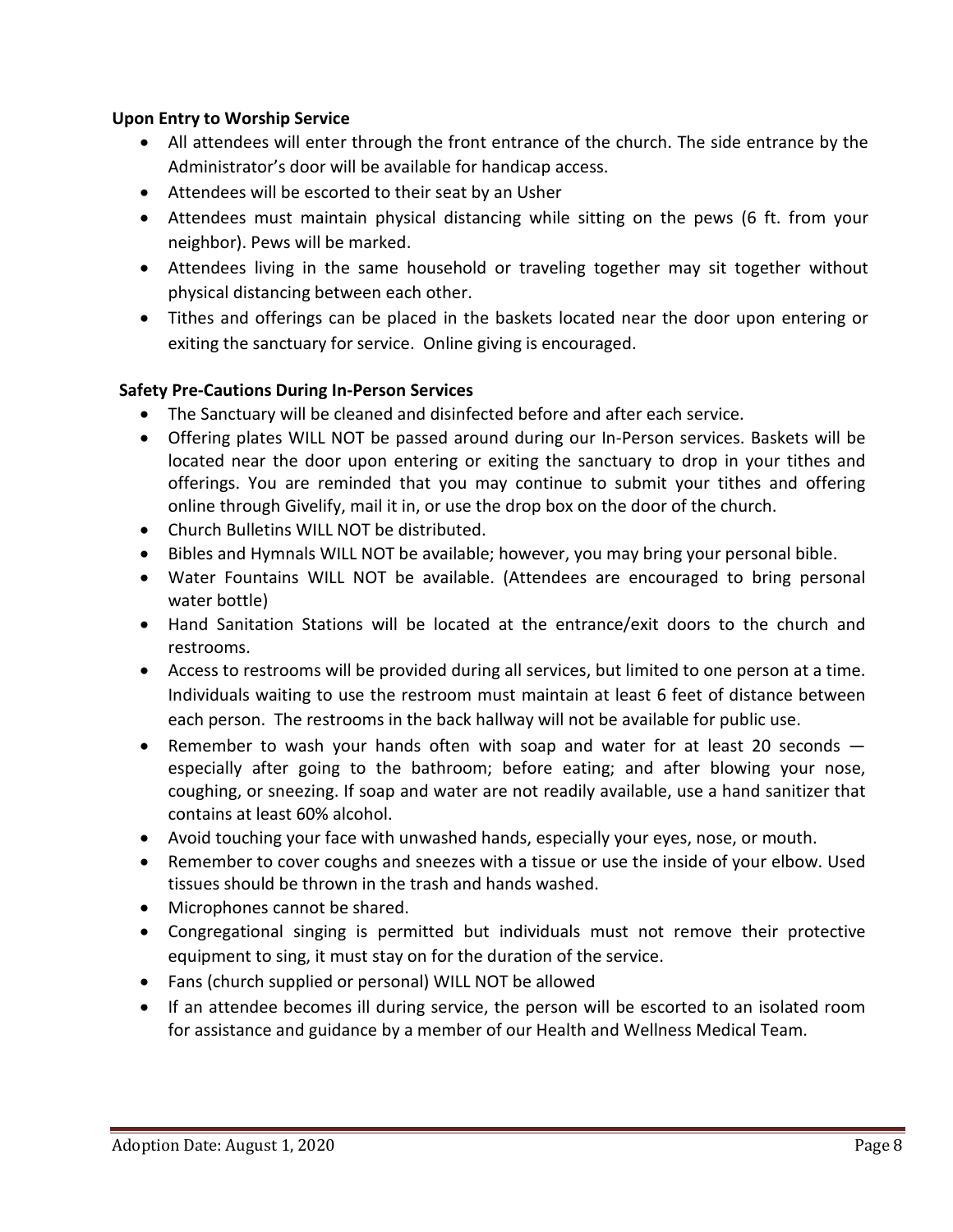#### **Upon Exiting of Worship Service**

- Attendees who wish to join, should return to your seat after dismissal. An Oversight Deacon will approach to assist attendees.
- Tithes and offerings can be placed in the baskets located near the door upon entering or exiting the sanctuary for service. Online giving is encouraged.
- Departure will be directed by the Ushers (Physical Distancing applies). Attendees to dismiss row by row in an orderly manner and exit through the front door. The side entrance by the Administrator's door will be available for physical handicap access.
- Attendees are not to mingle or congregate in the parking lot before or after service (Physical Distancing applies)

# **ORDER OF SERVICE (Similar to Live Streaming Service) - Will include the following:**

- Church Bulletins will not be distributed, please follow the monitors and the worship leader for guidance
- No Announcements read during service. Announcements will be displayed on monitors at the beginning of the worship service and sent via One Call the Friday or Saturday before.
- Outline of Service:

Call to Worship One (1) song from the Restoration Volunteer singers. (In place of Devotion) Morning Prayer One (1) song from the Restoration Volunteer singers Sermon from Pastor Appeal/Invitation Benediction Attendees to dismiss row by row in an orderly manner, directed by the Ushers (Physical Distancing applies). Anyone who desires special prayer or wishes to join the church should return to your seat after dismissal.

An Oversight Deacon will assist those desiring special prayer or wishing to join the church.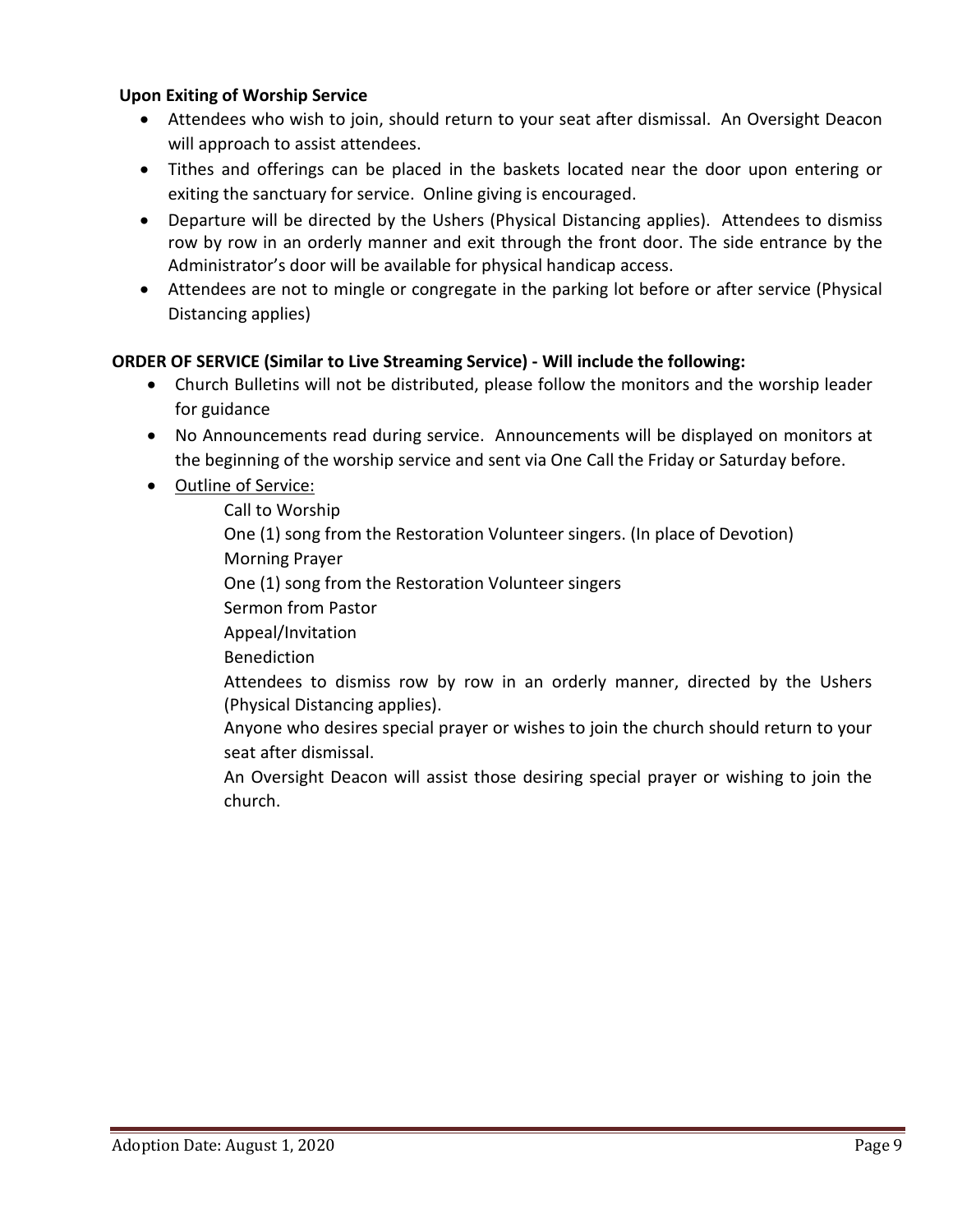### **COVID-19 REHOBOTH BAPTIST CHURCH PROTOCOL**

#### **COVID-19: The Guidance for Managing a Wedding During The Coronavirus Pandemic**

Weddings process and related formal and informal rituals, through which the Wedding participants celebrate the marriage of loved ones, are important for the health and well-being of the Wedding participants. The following guidance aims to balance the needs of the Wedding participants appropriately, which minimizing the spread of coronavirus (COVID-19) infection. (Social and Physical distancing).

- **1.** Safety First, and being supportive of the Bride and Groom.
- **2.** The Trustee on Duty will work closely with the Wedding Planner and explaining the COVID19 RBC Wedding Protocol.
- **3.** 50 Persons or less will be admitted in an effort to restrict the number of guest to be as low as possible to ensure social distancing of at least 2 meters (6 ft.) can be maintained between individuals alongside the Wedding Planner, The Pastor, Clergy and or needed RBC Officers.

**Note The Bride & Groom and the Wedding party is included in the (Maximum) 50 invites. The Bride and Groom and Wedding party are not required to wear a Face Mask during the wedding ceremony, but maintain their Physical distance of 6ft. (Wedding Party).**

- **4.** Immediate family members are allowed to be seated together on the same pew. Wedding attendees can arrive no earlier than one hour prior to the ceremony start time. Upon completion of the ceremony all attendees are asked to refrain from socializing in the sanctuary and to follow the usher directions for exiting the building.
- **5.** The assigned Trustee will provide 50 invites to the Wedding Planner numbered 1-50 the day before the wedding to give to the immediate family members or friends.
- **6.** Mandatory safety considerations for attending Wedding Ceremonies:
	- a. All attendees must wear a mask and follow the guidelines established by the CDC (**See Annex E**).
	- b. All Attendees must sign the Hold Harmless Agreement to enter sanctuary for wedding ceremony
	- c. No Physical Contact (No hugging , no shaking hands, and no socializing after the service)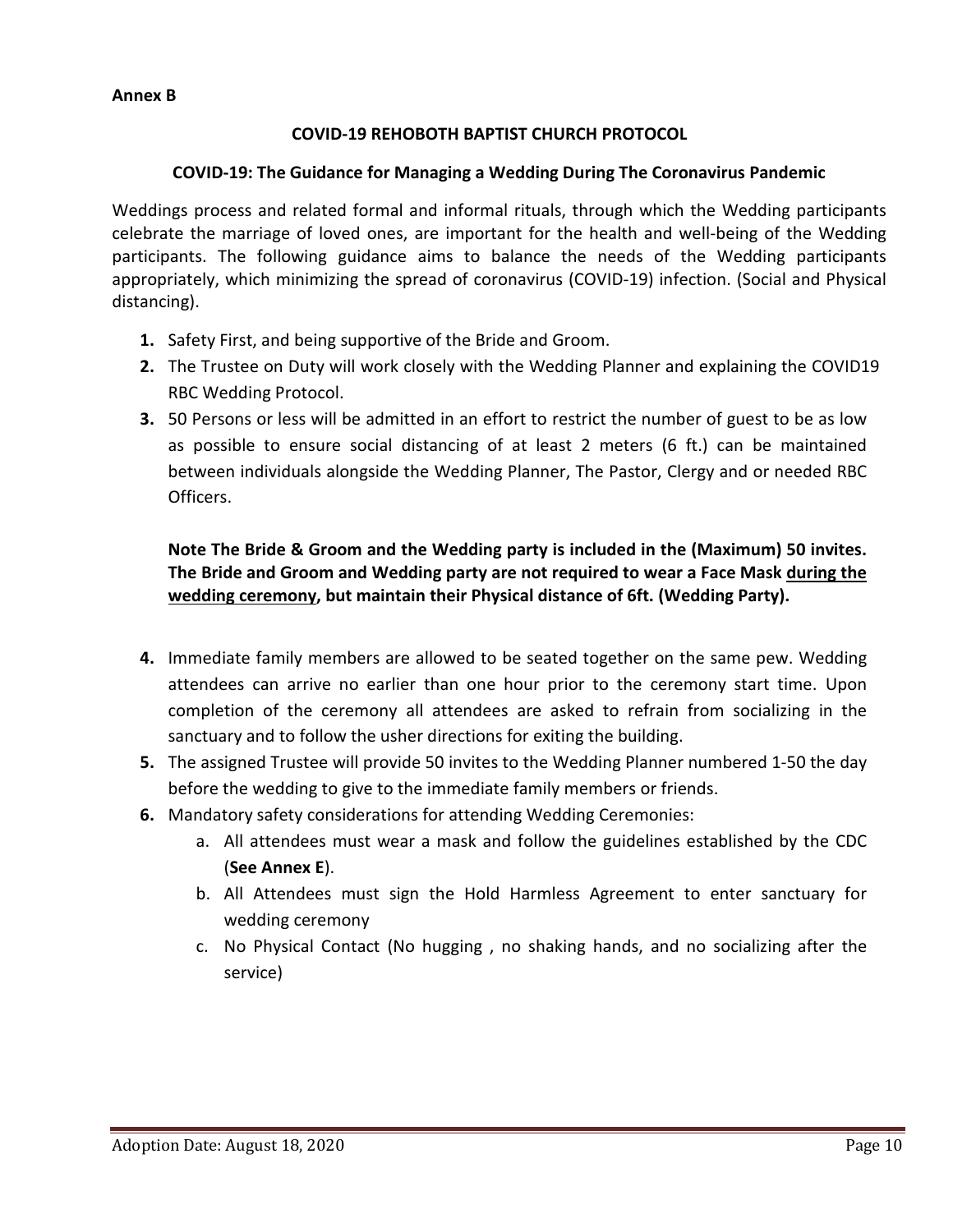# **COVID19 REHOBOTH BAPTIST CHURCH PROTOCOL**

#### **The Guidance For Managing A Funeral During The Coronavirus Pandemic**

Grieving process and related formal and informal rituals, through which the bereaved mourn the passing of loved ones, are important for the health and wellbeing of the bereaved. The following guidance aims to balance the needs of the bereaved to mourn appropriately, which minimizing the spread of coronavirus (COVID-19) infection. (Social and Physical distancing).

- **1.** Safety First, and being supportive of the family.
- **2.** The assigned Deacon will work closely with the family and explaining the COVID19 RBC Funeral Protocol.
	- a. Any mourner who is showing coronavirus (COVID-19) symptoms: a new continuous cough, a high temperature, or a loss of, or change in, their normal sense of taste or smell) should not attend the funeral as they pose a risk to others; remote participation should be considered, no touching without gloves, no shaking hands, and no hugs.
	- b. The assigned Deacon will provide an electronic copy of the order of service for the funeral to the church Administrator.
- **3.** We will not automatically send families to the Funeral Home for service. This will take place per family's request.
- **4.** 50 Persons or less in admittance restricting the number of mourners to be as low as possible to ensure a safe distance of at least 2 meters (6 ft.) can be maintained between individuals alongside the Funeral Director, The Pastor, funeral staff, Clergy and or needed RBC Officers and only the following should attend:
	- a. members of the person's household
	- b. close family members
	- c. or if the above are unable to attend, close friends
	- d. family members or friends will need to walk in with the family
- **5.** The doors will be closed and remain for the services after we have reached the 50 person limit.
	- a. Viewing of the body will be directed by the Funeral director and is limited to no more than 5 persons at a time.
	- b. If someone is not invited to attend the home-going service but desire to view the body before the service, they may do so by entering through the front entrance and exiting through the side door as directed by the ushers.

The viewings at the church will be open to the public, however the funerals will be private for the family and those with an invite.

**6.** Everyone is required to wear a mask (no exceptions).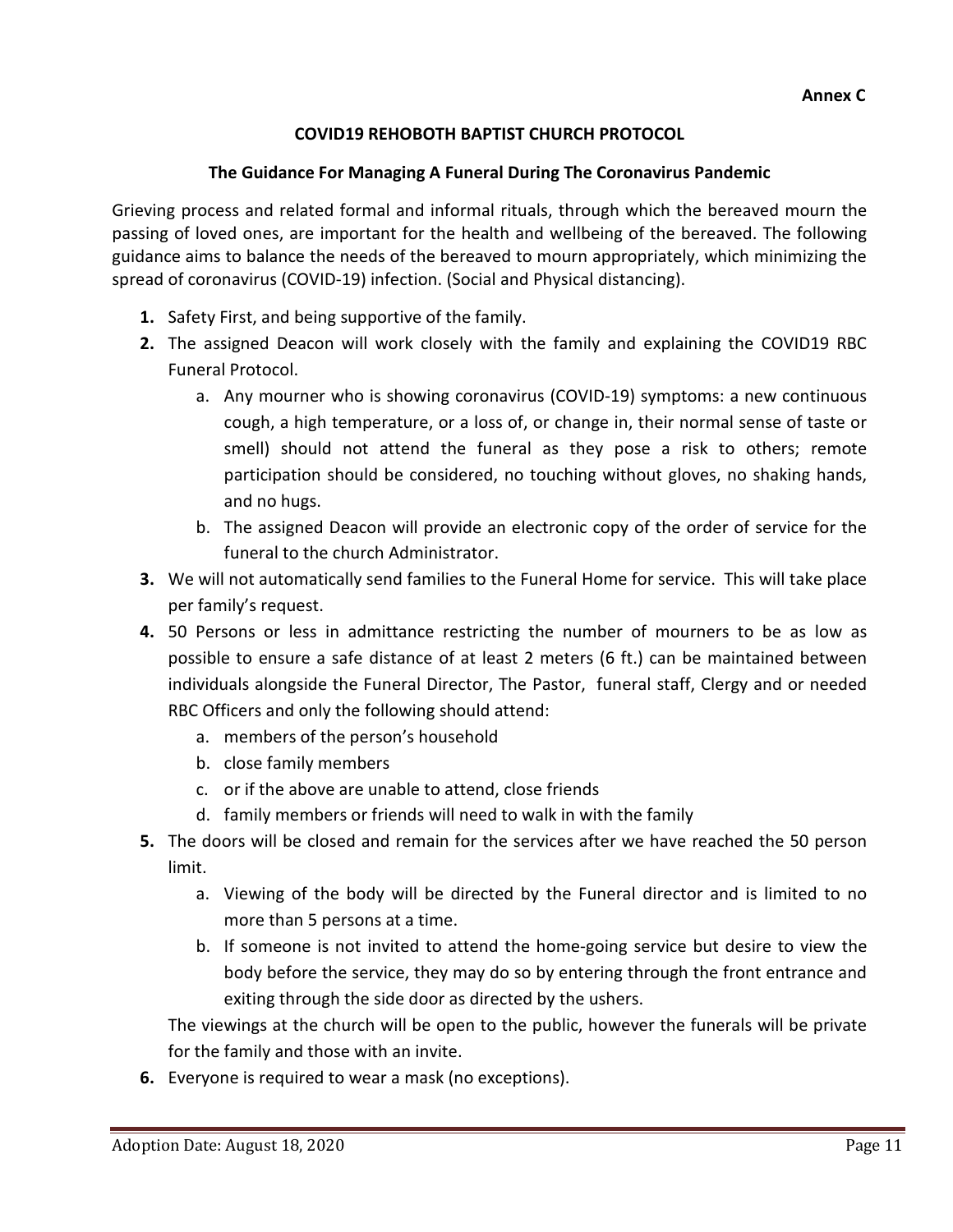- **7.** Immediate family members are allowed to be seated together on the same pew. Other attendees will be assisted to seating by the Ushers and or Funeral Director.
- **8.** The assigned Deacon will provide 50 invites to the Funeral Director numbered 1-50 the day before the funeral to give to the immediate family members or friends.
	- a. Attendees must have an invite to enter the funeral services.
	- b. In an effort to control the number of attendees, the assigned Deacon/Funeral Director will assist in collecting the 50 invites as attendees enter the service.
- **9.** All attendees must have the following to enter the sanctuary for the funeral services:
	- a. Invite for funeral services
	- b. Wear a mask
	- c. Sign the Hold Harmless Agreement
	- d. Temperature checked
- **10.** Mandatory safety considerations for attending both Sanctuary and Graveside Services:
	- a. All attendees must wear a mask and follow the guidelines established by the CDC (**See Annex E**).
	- b. No Physical Contact (No hugging , no shaking hands, and no socializing after the service)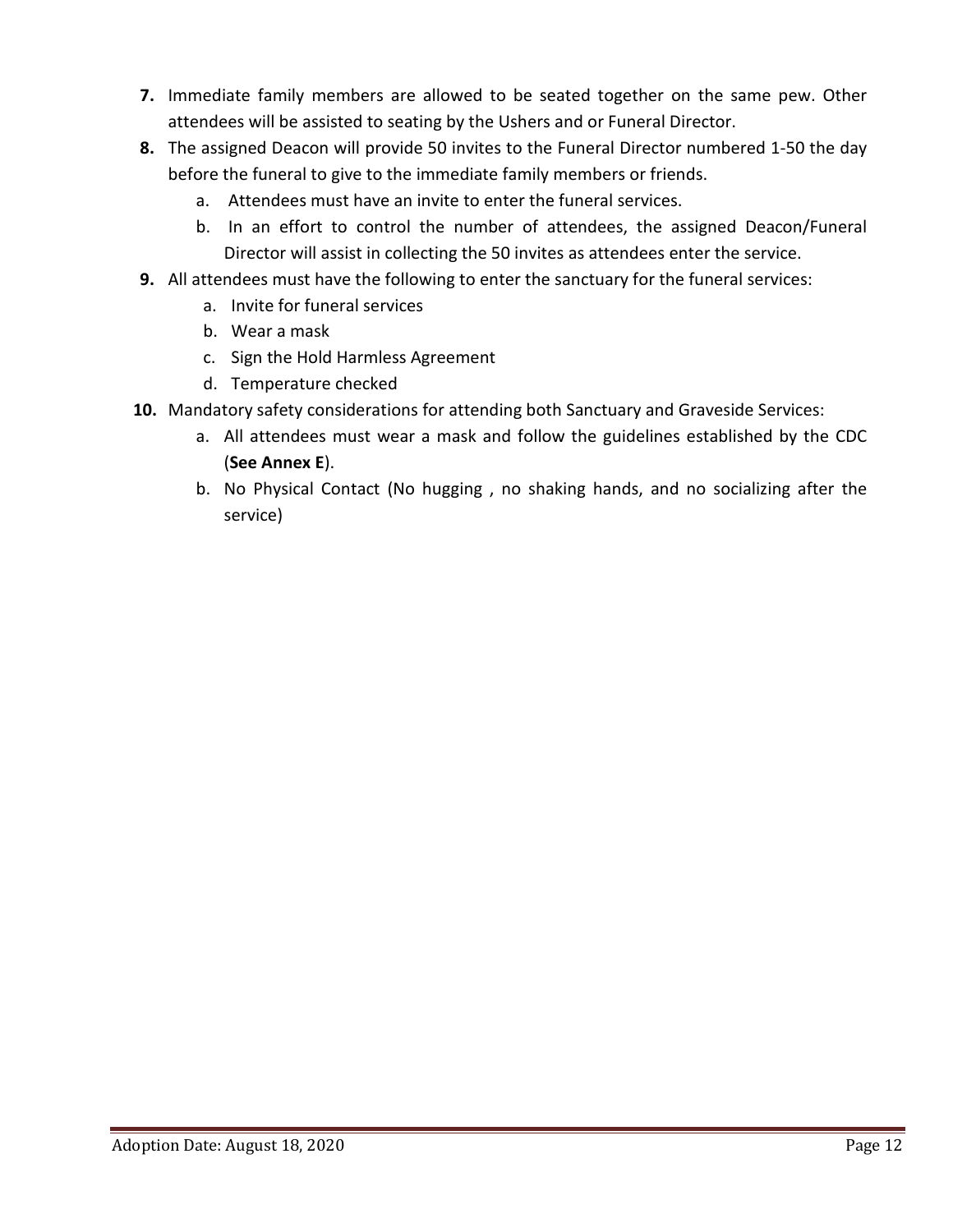# **Rehoboth Baptist Church Hold Harmless Agreement**

#### CHURCH ACTIVITY, WAIVER OF LIABILITY AND HOLD HARMLESS AGREEMENT

1. In consideration for participating in

and other valuable consideration, I hereby RELEASE, WAIVE, DISCHARGE AND CONVENANT NOT TO SUE Rehoboth Baptist Church of 4646 Hard Scrabble Road, Columbia, South Carolina, their officers, servants, agents, and employees (hereinafter referred to as RELEASEES) from any and all liability, claims, demands, actions and causes of action whatsoever arising out of or related to any loss, damage, or injury, including death, that may be sustained by me, WHETHER CAUSED BY THE NEGLIGENCE OF THE RELEASEES, or otherwise, while participating in such activity, or while in, on or upon the premises where the activity is being conducted.

2. To the best of my knowledge, I can fully participate in this activity. I am fully aware of risks and hazards connected with the activity, including but not limited to the risks as noted herein, and I hereby elect to voluntarily participate in said activity, and to enter the above-named premises and engage in such activity knowing that the activity may be hazardous to me. I VOLUNTARILY ASSUME FULL RESPONSIBILITY FOR ANY RISKS OF LOSS, PERSONAL INJURY, INCLUDING DEATH, that maybe sustained by me, as a result of being engaged in such an activity, WHETHER CAUSED BY THE NEGLIGENCE OF RELEASEES or otherwise.

3. I further hereby AGREE TO INDEMNIFY AND HOLD HARMLESS THE RELEASEES from any loss, liability, damage or costs, including court costs and attorney's fees, that may incur due to my participation in said activity, WHETHER CAUSED BY NEGLIGENCE OF RELEASEES or otherwise.

4. It is my express intent that this Release and Hold Harmless Agreement shall bind the members of my family and spouse (if any), if I am alive, and my heirs, assigns and personal representative, if I am not alive, shall be deemed as a RELEASE, WAIVER, DISCHARGE AND COVENANT NOT TO SUE the above named RELEASEES. I hereby further agree that this Waiver of Liability and Hold Harmless Agreement shall be construed in accordance with the laws of the State of South Carolina.

5. I UNDERSTAND THAT THE CHURCH WILL NOT BE RESPONSIBLE FOR ANY MEDICAL COSTS ASSOCIATED WITH AN INJURY or ILLNESS I MAY SUSTAIN.

6. I further agree to become familiar with the rules and regulations of the Church concerning conduct and not to violate said rules of any directive or instruction made by the person or persons in charge of said activity.

7. I also authorize Rehoboth Baptist Church, its employees, or agents to render or obtain such emergency medical care or treatment as may be necessary should any injury or illness occur while participating in any activity.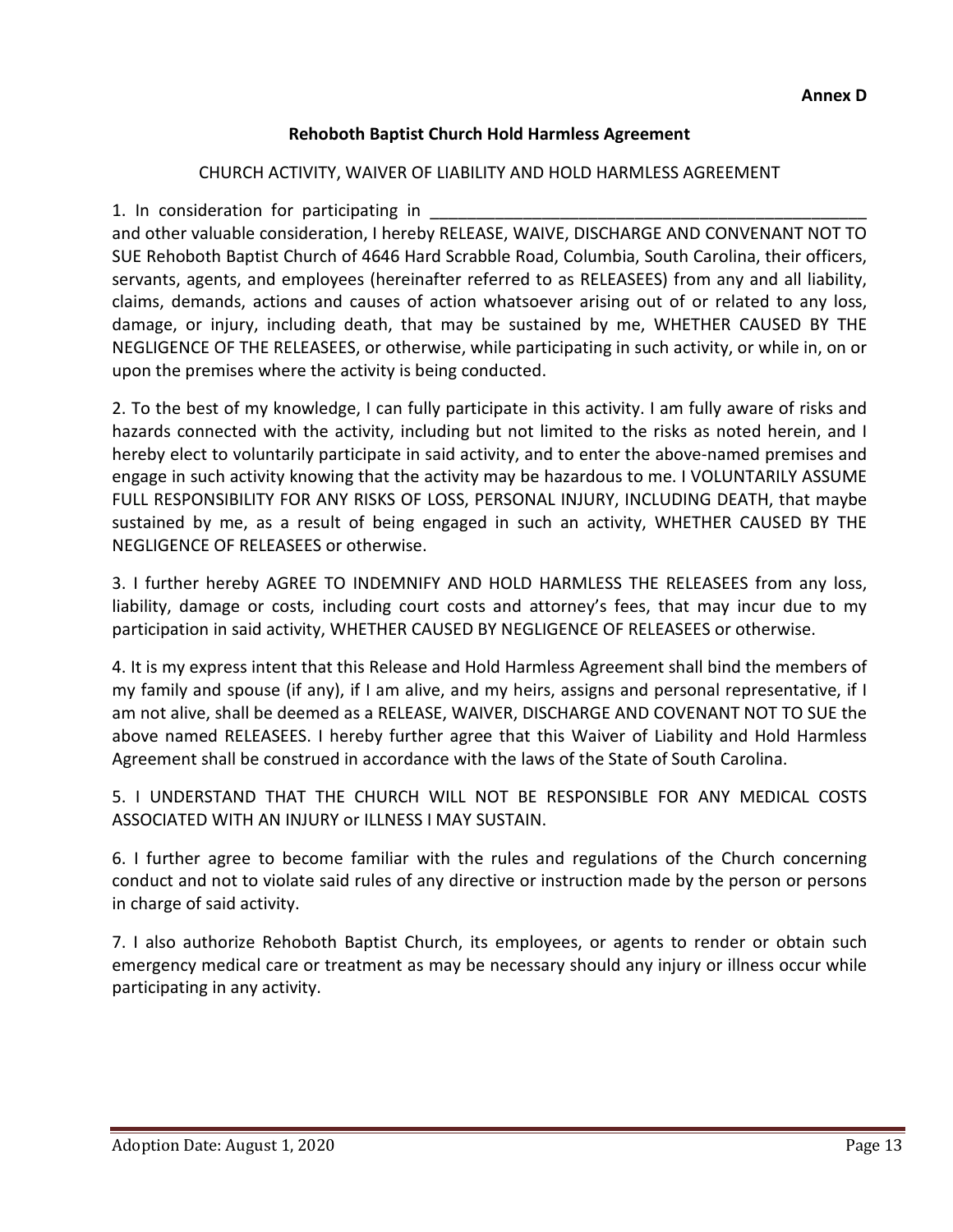IN SIGNING THIS RELEASE, I ACKNOWLEDGE AND REPRESENT THAT I have read the foregoing Waiver of Liability and Hold Harmless Agreement, understand it and sign it voluntarily as my own free act and deed; no oral representations, statements or inducements, apart from the foregoing written agreement, have been made; I am at least eighteen (18) years of age and fully competent; and I execute this Release for full, adequate and complete consideration fully intending to be bound by same.

I further acknowledge and represent that:

1. I have not experienced any new or worsening flu-like symptoms, such as fever (100.4 F or greater), cough, or shortness of breath

2. I have not in the last 14 days traveled or have had family members travel in an airplane or to high-risk area for transmission of COVID-19

3. I have not been in close contact with someone under evaluation for COVID-19 infection or with someone who has a confirmed infection of COVID-19

I have executed this agreement on this and the day of the second service of the second service of the second s 20\_\_\_\_\_\_.

\_\_\_\_\_\_\_\_\_\_\_\_\_\_\_\_\_\_\_\_\_\_\_\_\_\_\_\_\_\_\_\_\_\_\_\_\_ \_\_\_\_\_\_\_\_\_\_\_\_\_\_\_\_\_\_\_\_\_\_\_\_\_\_\_\_\_\_\_\_\_\_\_\_\_\_

Participant's Name Printed Participant's Signature

Other Household Members *(You may include your spouse and children under the age of 18 if speaking on their behalf):*

\_\_\_\_\_\_\_\_\_\_\_\_\_\_\_\_\_\_\_\_\_\_\_\_\_\_\_\_\_\_\_\_\_\_\_\_\_ \_\_\_\_\_\_\_\_\_\_\_\_\_\_\_\_\_\_\_\_\_\_\_\_\_\_\_\_\_\_\_\_\_\_\_\_\_\_

\_\_\_\_\_\_\_\_\_\_\_\_\_\_\_\_\_\_\_\_\_\_\_\_\_\_\_\_\_\_\_\_\_\_\_\_\_ \_\_\_\_\_\_\_\_\_\_\_\_\_\_\_\_\_\_\_\_\_\_\_\_\_\_\_\_\_\_\_\_\_\_\_\_\_\_

\_\_\_\_\_\_\_\_\_\_\_\_\_\_\_\_\_\_\_\_\_\_\_\_\_\_\_\_\_\_\_\_\_\_\_\_\_ \_\_\_\_\_\_\_\_\_\_\_\_\_\_\_\_\_\_\_\_\_\_\_\_\_\_\_\_\_\_\_\_\_\_\_\_\_\_

\_\_\_\_\_\_\_\_\_\_\_\_\_\_\_\_\_\_\_\_\_\_\_\_\_\_\_\_\_\_\_\_\_\_\_\_\_ \_\_\_\_\_\_\_\_\_\_\_\_\_\_\_\_\_\_\_\_\_\_\_\_\_\_\_\_\_\_\_\_\_\_\_\_\_\_

\_\_\_\_\_\_\_\_\_\_\_\_\_\_\_\_\_\_\_\_\_\_\_\_\_\_\_\_\_\_\_\_\_\_\_\_\_ \_\_\_\_\_\_\_\_\_\_\_\_\_\_\_\_\_\_\_\_\_\_\_\_\_\_\_\_\_\_\_\_\_\_\_\_\_\_

\_\_\_\_\_\_\_\_\_\_\_\_\_\_\_\_\_\_\_\_\_\_\_\_\_\_\_\_\_\_\_\_\_\_\_\_\_ \_\_\_\_\_\_\_\_\_\_\_\_\_\_\_\_\_\_\_\_\_\_\_\_\_\_\_\_\_\_\_\_\_\_\_\_\_\_

Participant's Name Printed Participant's Signature

*Note: A form is required for each household attending church services, activities, and/or events. You only need to sign the form one time per church services, activities, and/or events. This form will be kept on file at Rehoboth Baptist Church. Married couples may use one form by including both names on the form and including any minor children under the age of 18 who will be attending the church services, activities, and/or events.*

Adoption Date: August 1, 2020 **Page 14**